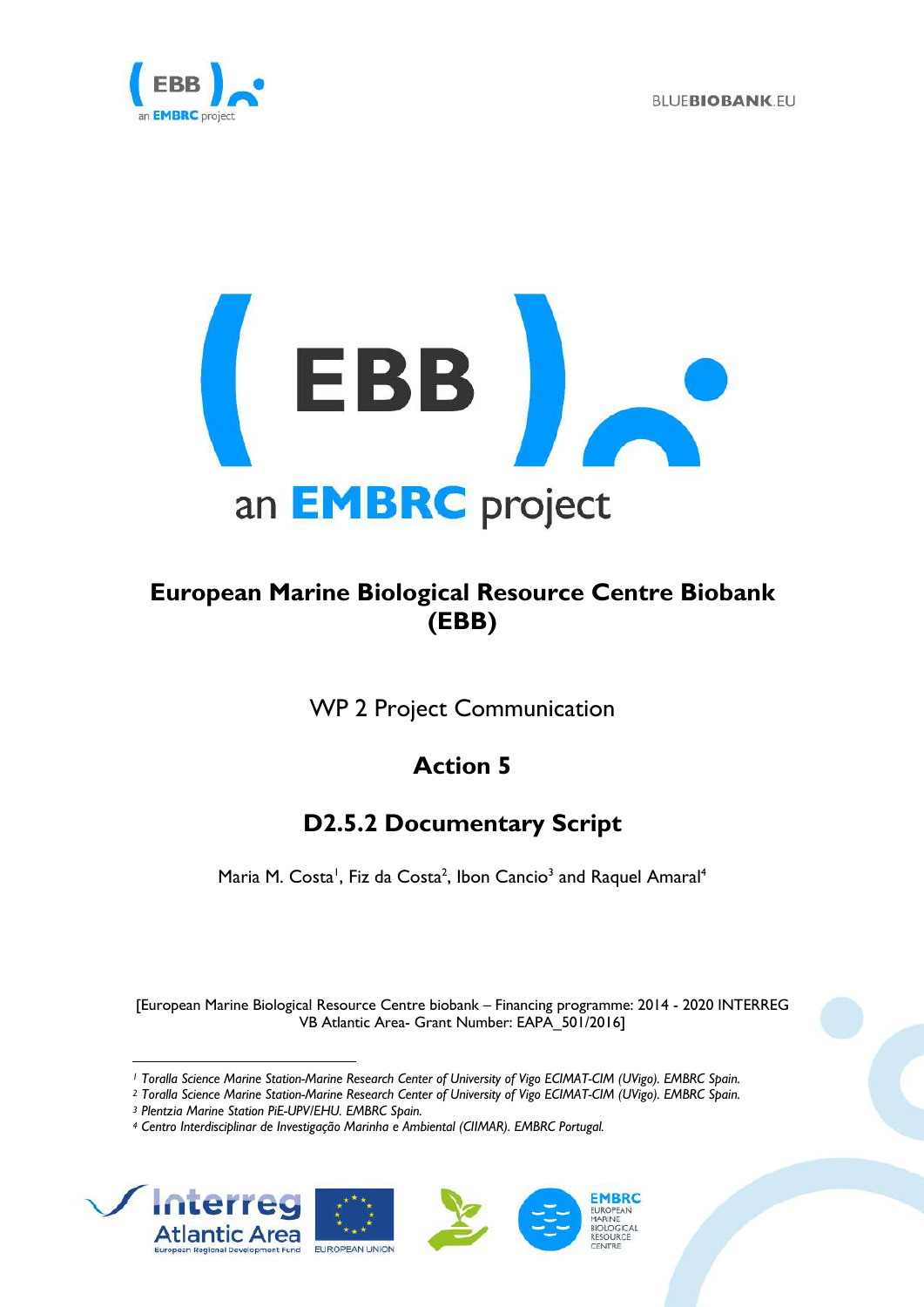# **Table of Contents**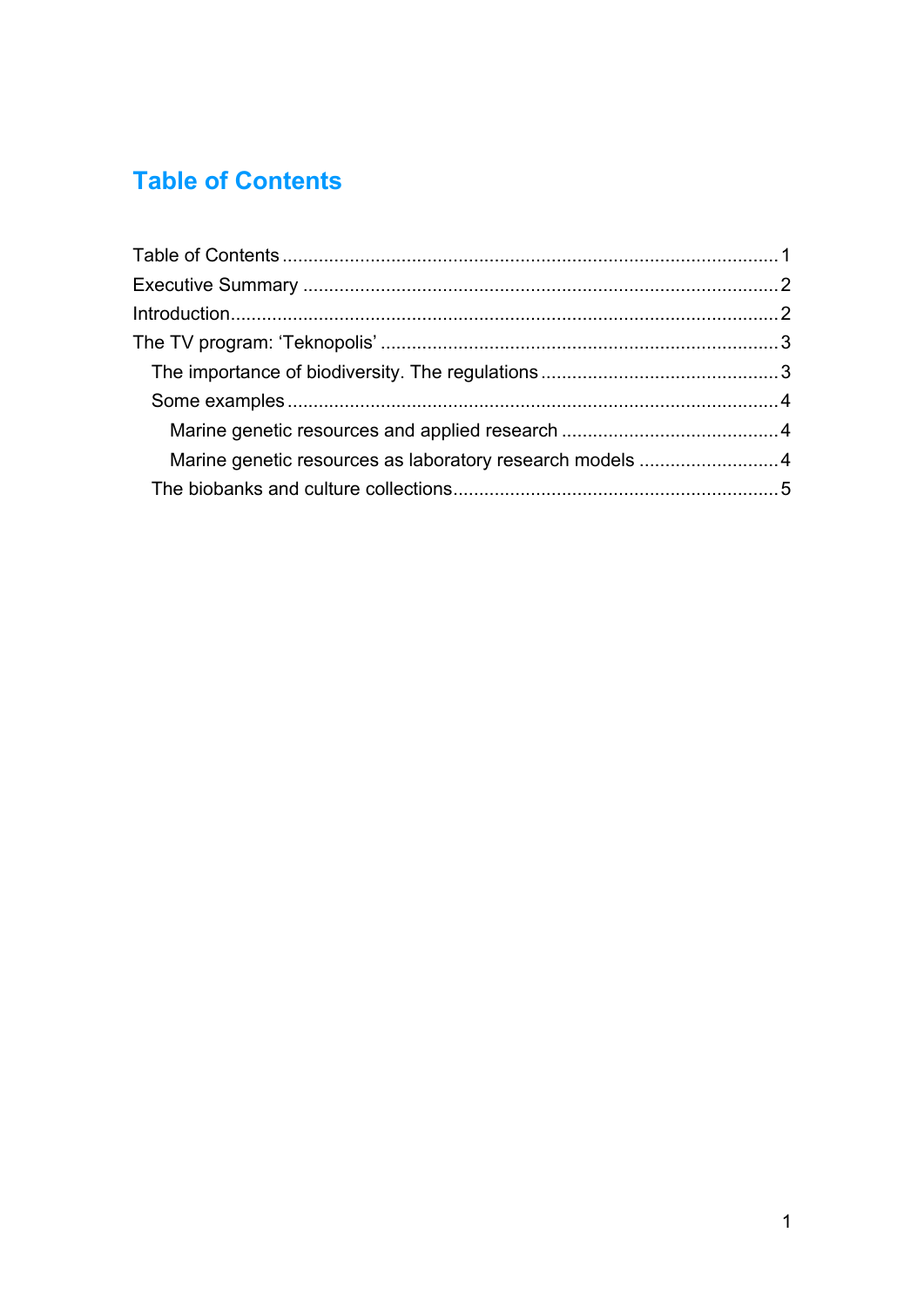

### **Executive Summary**

The present document describes one of the actions taken in the frame of the European Marine Biological Resource Centre Biobank (EBB) project in order to facilitate the dissemination and understanding of its main aim: the preservation of the marine biodiversity.

The deliverable defines the importance of the Marine Biological Resources (MBR) and the regulations governing its utilisation raising awareness on the need reflected in the Nagoya protocol to share the benefits obtained from such utilisation (Access and Benefit-sharing, ABS).

The text tries to explain how EBB project has tackled the communication of these concepts, that are so difficult to understand in many occasions for the general public. For such purpose, a television show with a high local audience was recorded, with the intention to raise awareness in the general public and a large number of users. The TV show was recorded in the two official languages of the Basque Autonomous region (Basque and Spanish), and broadcasted twice on the Saturday and Sunday TV channels in October 2020. The possible audience is of 3 million people, the Basque television having a total share of 12,6% of audience in 2020 and a total of 295,000 viewers.

### **Introduction**

The European Blue Biobank (EBB) project has two clear objectives: (i) to develop common tools and operation procedures for the main European marine biobanks and collections in the Atlantic Area in order to define methodologies, protocols and techniques that help preserve the marine biological resources (MBRs) both in-situ and ex-situ and (ii) to harmonize the trans-regional application of the regulations on access to genetic resources and on sharing the benefits of their use (ABS-Regulations).

In order to share the knowledge gained in the context of EBB regarding the ABS regulations and the utilisation of marine genetic resources with end-users, we engaged on the preparation and release of information materials aimed to specific media reaching general public but also specific targets (as for instance researchers from academia or industry). Throughout the project implementation, the idea has evolved towards outcomes to allow us to become more visible to the general public, in order to reach a higher audience.

Euskal Irrati Telebista (EiTB), the Basque Regional Radio Television proposed to Dr. Ibon Cancio of The Plentzia Maritime Station (PiE-UPV/EHU) of the University of the Basque Country (UPV/EHU) to record a TV show on Marine Bioresources.

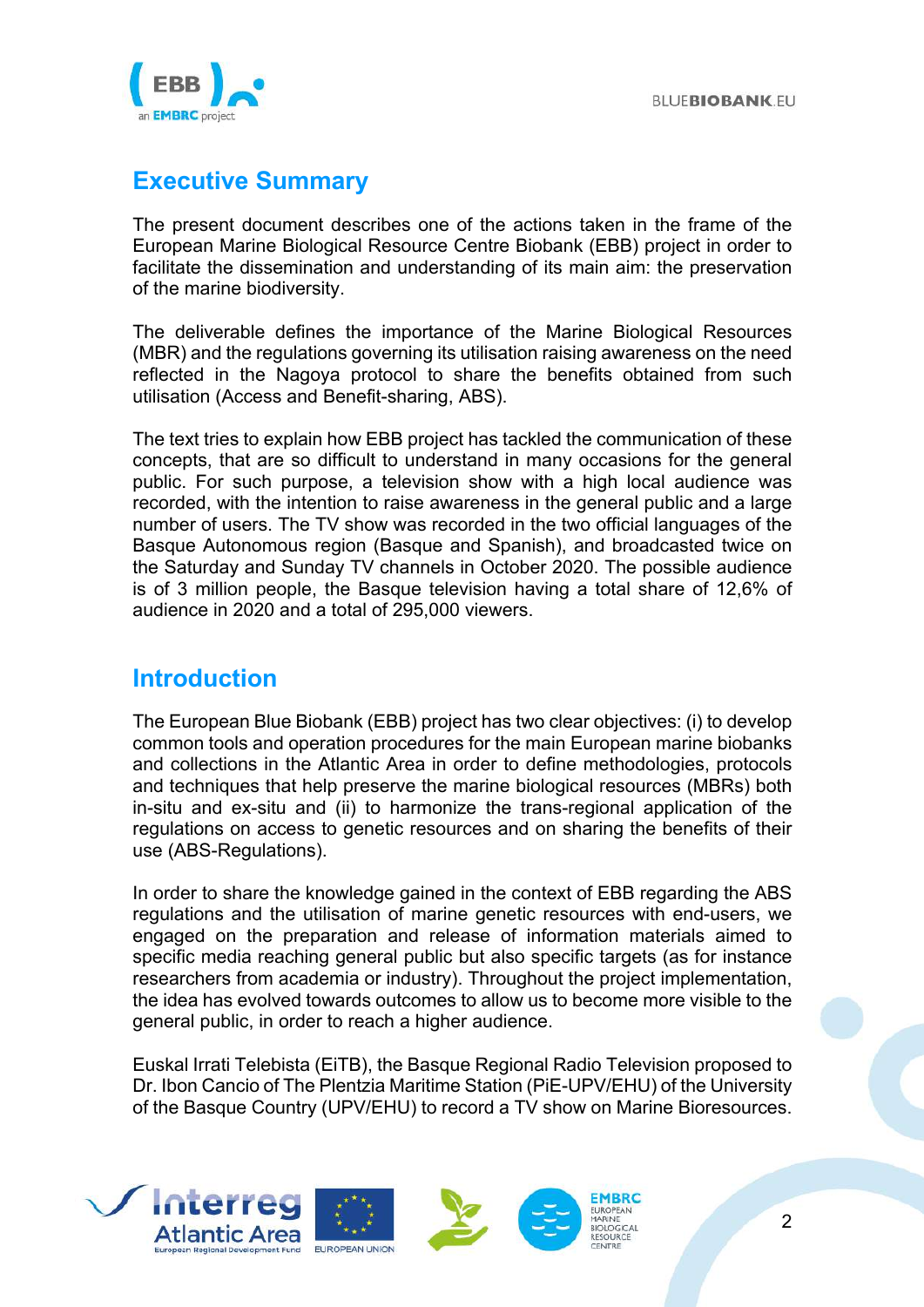

The original idea of creating a script to film a documentary on the economic and cultural implications of Nagoya thus evolved in the creation of completely finalised product, a dedicated television program with a broad audience.

### **The TV show: 'Teknopolis'**

'Teknopolis' is a scientific and technological dissemination show carried out by the Elhuyar Foundation for EiTB. The TV show offers reports that deal with scientific-technological topics in depth but with a didactic and informative approach. It is broadcasted on weekends, so it can attract a large number of viewers.

Ibon Cancio has participated in the TV show, by presenting some of the coastal areas where he usually samples. Ibon explains, in an informative way, the regulations that govern the access to genetic resources and the importance of biodiversity. He also shows some examples of how the most common species can become examples of marine genetic resources which can be utilized by the industry as well as by researchers from academia, in order to obtain products with diverse potential uses.

The video of the TV show in its version in Spanish can be visualized at this link and it can help other researchers in the future by providing a script on the main points that must be explained to expand biodiversity awareness, the rules that govern the access to genetic resources, or to have on some examples of the possible uses of different marine genetic resources common in the intertidal zone.

### **The importance of biodiversity and ABS regulations**

A biodiverse ecosystem is a rich ecosystem. The presence of a wide variety of species makes them resourceful areas that can be used for many purposes. Some examples of the use of these genetic resources are the use of their metabolites for cosmetic, medical or pharmaceutical applications or for obtaining new food and feed. The origin of these molecules can also be marine ecosystems where a multitude of species have properties still unknown to science.

However, the genetic resources belong to the country of origin so it is necessary to reach a prior agreement with the competent authorities in the providing country to be able to access and utilize them.

The Convention on Biological Diversity regulates the use of genetic resources. Specifically, its Nagoya protocol on Access and Benefit-Sharing (ABS) is the main global mechanism for regulating access to and utilization of genetic resources, including marine genetic resources in territorial waters. The protocol stipulates that if, as a consequence of the utilization of these biological resources,

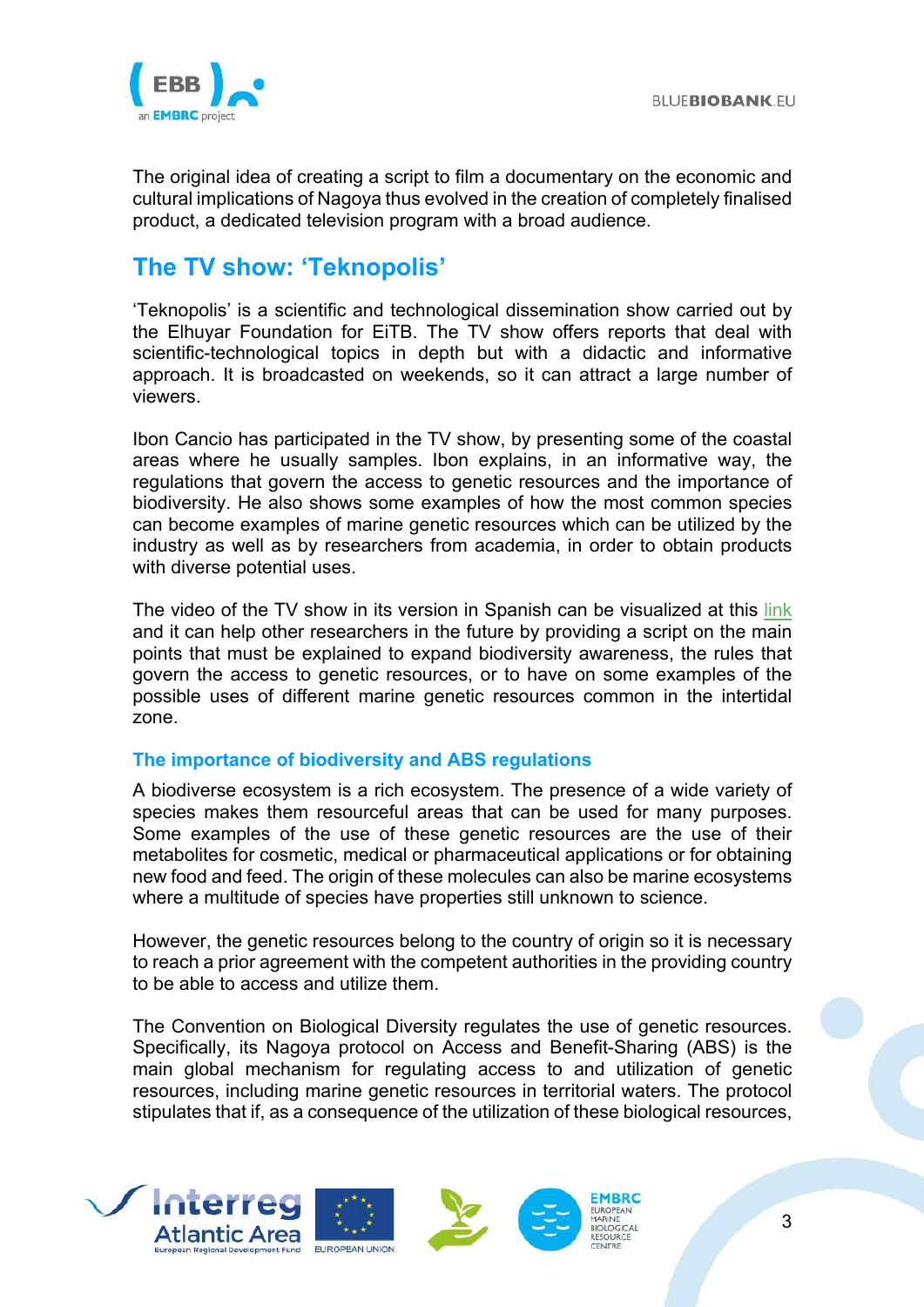

benefits are generated, these must be shared with the country of origin so that the generated benefits (economic or no) can be reinvested in biodiversity conservation in the provider country.

*During the TV show, Ibon Cancio showed how biodiversity can be found in any part of nature and not only in those hot-spots of the planet such as the Amazonas. Furthermore, he explained in colloquial language, the main objectives of the Nagoya protocol and the ABS mechanisms.*

### **Some examples**

The marine coastline is full of multiple genetic resources that can be scientifically/economically exploited. It is not necessary to go to highly biodiverse areas to find species of interest. The research and development applications and the properties that many marine species can allow the discovery and production of different active biomolecules. Alternatively, many marine organisms can be considered relevant model organisms for biomedical research.

### **Marine genetic resources and applied research**

*During the television show, Ibon Cancio showed different marine species in the intertidal rocky zone that present properties that can be used by pharmaceutical, cosmetic or food companies. Some of the examples that he encountered on his tour during the TV show are collected in the Table 1.*

| <b>Species</b>                                      | <b>Type of</b><br>organism | <b>Possible exploitation as a</b><br>genetic resource   | <b>Utility for</b>                      |
|-----------------------------------------------------|----------------------------|---------------------------------------------------------|-----------------------------------------|
| Lichina pygmaea<br>(Figure 1A)                      | Lichen                     | Microsporins that protect from<br>ultraviolet radiation | Cosmetic or pharmaceutical<br>industry  |
| Rivularia sp                                        | Cvanobacteria              | Pigments                                                | Industry                                |
| Colpomenia<br>peregrina / C.<br>sinuosa (Figure 1B) | Algae                      | Accumulation of antioxidant<br>compounds                | Cosmetic industry or cancer<br>research |
| Padina pavonia                                      | Algae                      | Antimicrobial, antioxidant and<br>anticancer            | Cosmetic or pharmaceutical<br>industry  |

Table 1. Some examples of marine resources used in applied research and to obtain active biomolecules.

#### **Marine genetic resources as laboratory research models**

There are also marine species that can be used as laboratory study models, both to analyse and to learn about physiological, metabolic, cell or biochemical

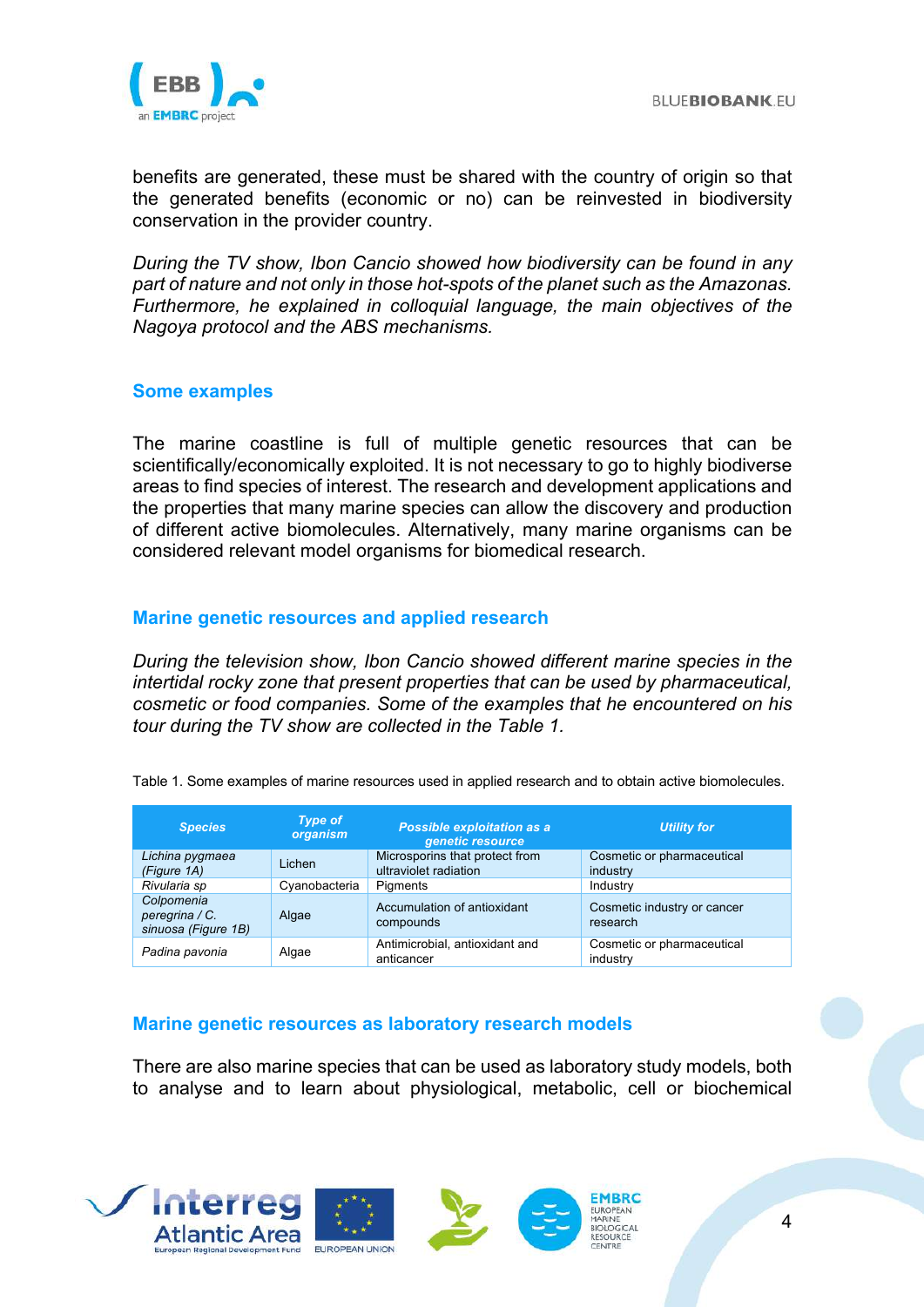

aspects of life that can be extrapolated to human health and also to environmental health.

*During the show, Ibon Cancio showed some marine organisms that can be utilised as models for the study of diseases, cell and physiological processes. Some of the examples that were described in the TV show are listed in Table 2.*

| Table 2. Some examples of marine genetic resources used as laboratory research models. |
|----------------------------------------------------------------------------------------|
|                                                                                        |

| <b>Species</b>                     | <b>Type of organism</b> | <b>Study model of</b>                                                                                 |
|------------------------------------|-------------------------|-------------------------------------------------------------------------------------------------------|
| Paracentrotus lividus              | Echinoidea              | Fertlization, cell signalling, development, immune response,<br>toxicity texting                      |
| Anemonia viridis (Figure<br>1C)    | Cnidaria                | Anaphylactic shock in humans. (Nobel prize 2013 already<br>conducted)<br>Coral bleaching<br>Symbiosis |
| Holothuria forskali (Figure<br>1D) | Holothuria              | Tissue regeneration process and Stem cell<br>Germinal cells studies.                                  |
| Symsagittifera<br>roscoffensis     | Acoela                  | Symbiosis, phototaxis<br>Neuroregeneration                                                            |



Figure 1. Examples of marine organisms which genetic resources can be utilized. (A) *Lichina pygmaea*; (B) *Colpomenia peregrina*; (C) *Anemonia viridis*; (D) *Holothuria forskali*.

#### **The biobanks and culture collections**

Collections and biobanks are key repositories for facilitating access to biological resources, which can have a great biotechnological potential for both private and public companies. Collections also play an important role in preserving biodiversity and in conserving biological resources in the countries of origin.

Biobanks and collections gather resources that can be utilised by researchers anywhere in the world. Therefore, they also biological resource centres that provide genetic resources of different countries and must comply with the